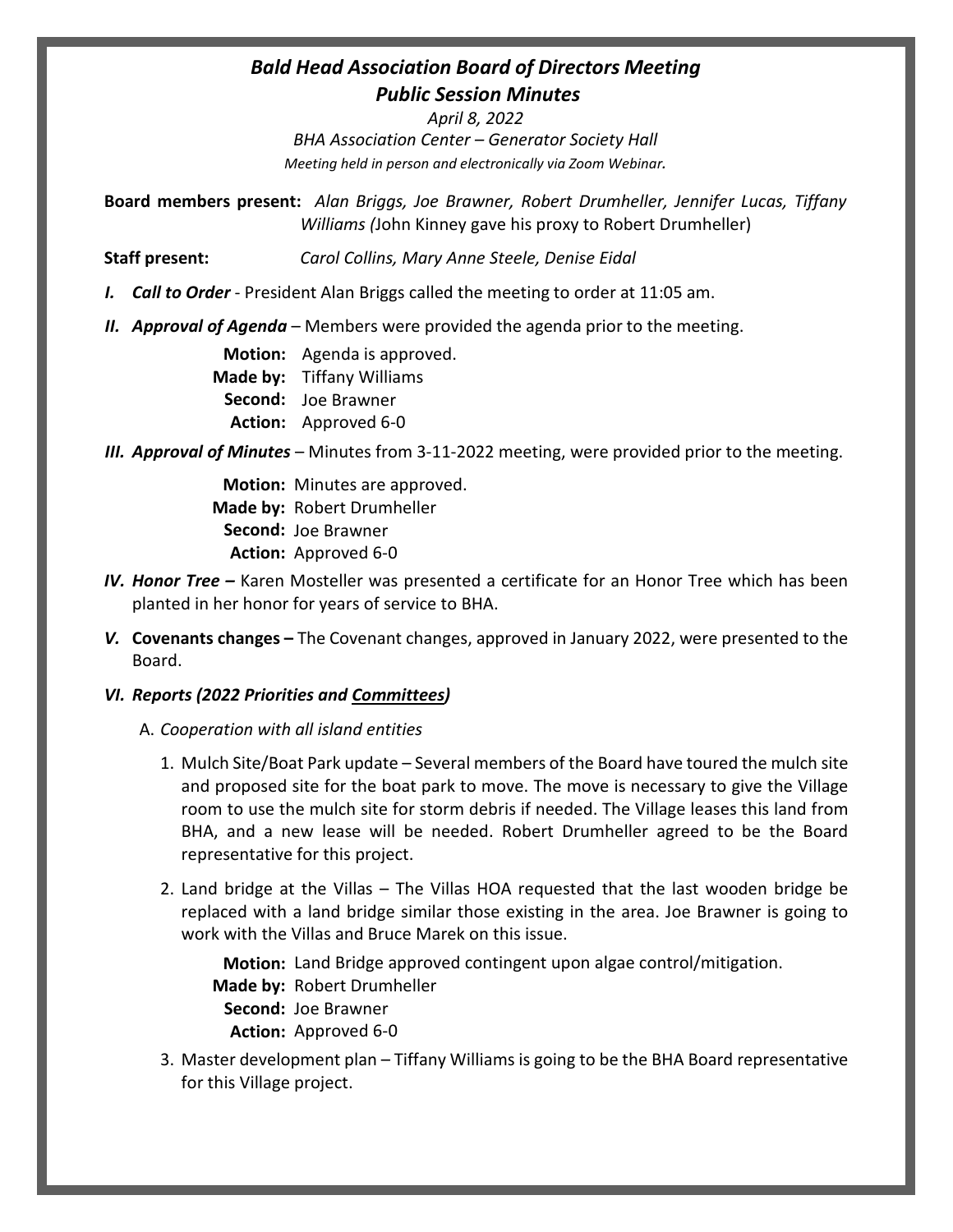*April 8, 2022 – Public Session Minutes*

- 4. Lagoons Several lagoons are owned by both BHA and the Club. The Club is maintaining the lagoons. Robert and Joe will contact Andy McVey to discuss giving ownership (and liability) of the lagoons to the Club.
- B. *Architectural Review Committee* The ARC staff, chairs, BHA Board members and Mayor Quinn met recently to discuss the ARC process. Immediate changes include moving personnel to ARC to check for submittal completeness and to contact owner (and professional) in the case of incomplete submittals to expedite the ARC process. Additional suggestions were made including using an exit poll for feedback. Pam Henson will send information in the *Compass*.
- C. *Violations* and Community Wide Standards The CWS Committee is taking on the condition of BHA Common Area. The Committee may not be as active as Mary Anne helps in ARC for a few months.
- D. *Communications and Transparency* All is well. *Compass* and *Island Report* communications are active.
- E. *Welcome and Integrate Our New Homeowners and Members* and Education and Recreation – no updates.
- F. *Staff* to help staff be more productive, an upgrade of internet connection is needed. Quotes from Spectrum and FOCUS were obtained; however, FOCUS then withdrew their quote. The quote from Spectrum was presented to the Board.

Motion: Approve contract for 3-year service agreement with Spectrum. Made by: Robert Drumheller Second: Tiffany Williams Action: Approved 6-0

G. *Financial Stability* and Finance Committee – Denise presented the Financials for March and reported that the 2021 taxes have been completed. Auditors are currently working on the 2021 audit. An additional note: The policy of requiring double signatures on checks for amounts in excess of \$1,000.00 has been suspended since Carrie Moffett's medical leave. Denise will have a report of all checks in this category that only have one signature.

Pam Henson will run articles explaining the role of the Treasurer and plans for succession.

- H. Long Range Planning Committee Alan Briggs met with Peter Menk to discuss some projects.
	- 1. NCUC and Ferry Transportation Alan reported that BHA had retained services from Edward Finley and will intervene if needed. For now, BHA is monitoring this litigation.
	- 2. Building Expansion There are concept design plans for possible building expansion. There will be a meeting on April 12, 2022, with architect and member, John Farabow to look at those plans. The directors asked that the Long-Range Planning Committee be invited to this meeting.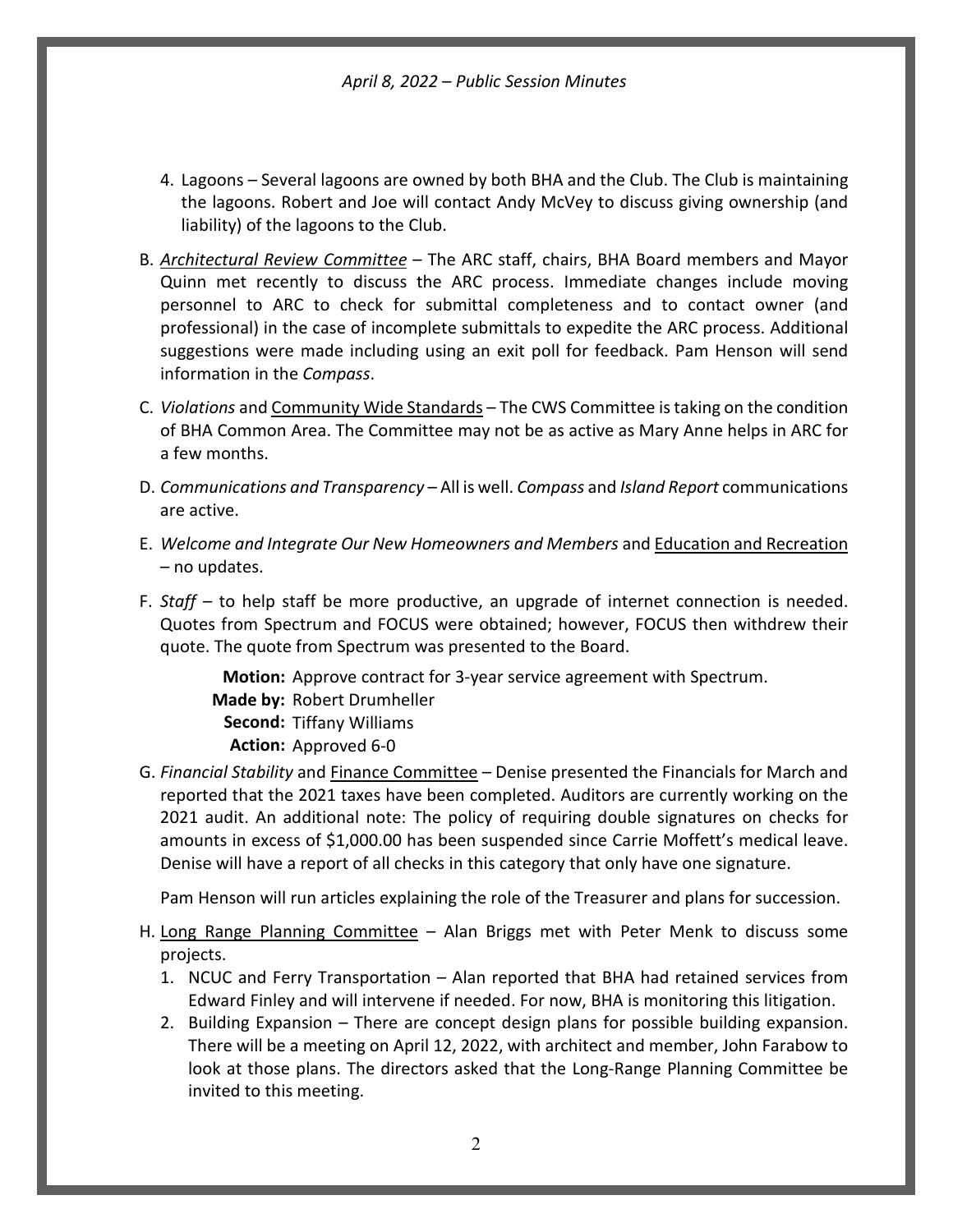*April 8, 2022 – Public Session Minutes*

- I. Resource, Conservation and Beautification Committee Dale and Barbara Giera are cochairing this committee. They have met and have already scheduled a Litter Sweep for April 30, 2022 (regardless of weather.)
- J. Nominating Committee John Kinney is not present to report but there is a need for volunteers. We have 2 positions (Jennifer Lucas and Tiffany Williams) on the Board that will be open in 2023.

## *VII. Interim Executive Director's Report*

- A. Alternate option for driveway to Sandpiper homes Mr. Wilkerson sent a new proposal for a bridge to cross the wetlands on the Common Area near his home. The Board agreed that another Public meeting would be needed with membership input. This option is less likely to be approved due to the wetlands issue.
- B. Beehive survey results are in 119 responses were positive with 12 opposed.

**Motion:** Allow the placement of the beehive with a warning sign near the site. **Made by:** Robert Drumheller **Second:**  Tiffany Williams **Action:** Approved 6-0

- C. Request to place "library" on the island a member has requested placing a lending library (small structure on a post) at the East end of the island. The Board will consult with Betsi Stephens, who maintains the lending library in the marina for information regarding this addition.
- D. Conflict of Interest Forms were presented to the board. No objections.
- E. Graphic Designer Pam Henson has contracted with a new graphic designer, Hope Falls.
- *VIII. Member Comments* no member comments.
- *IX. Adjournment*
	- **Motion:** Motion to adjourn **Made by:** Robert Drumheller **Second:**  Joe Brawner **Action:** Approved 6-0